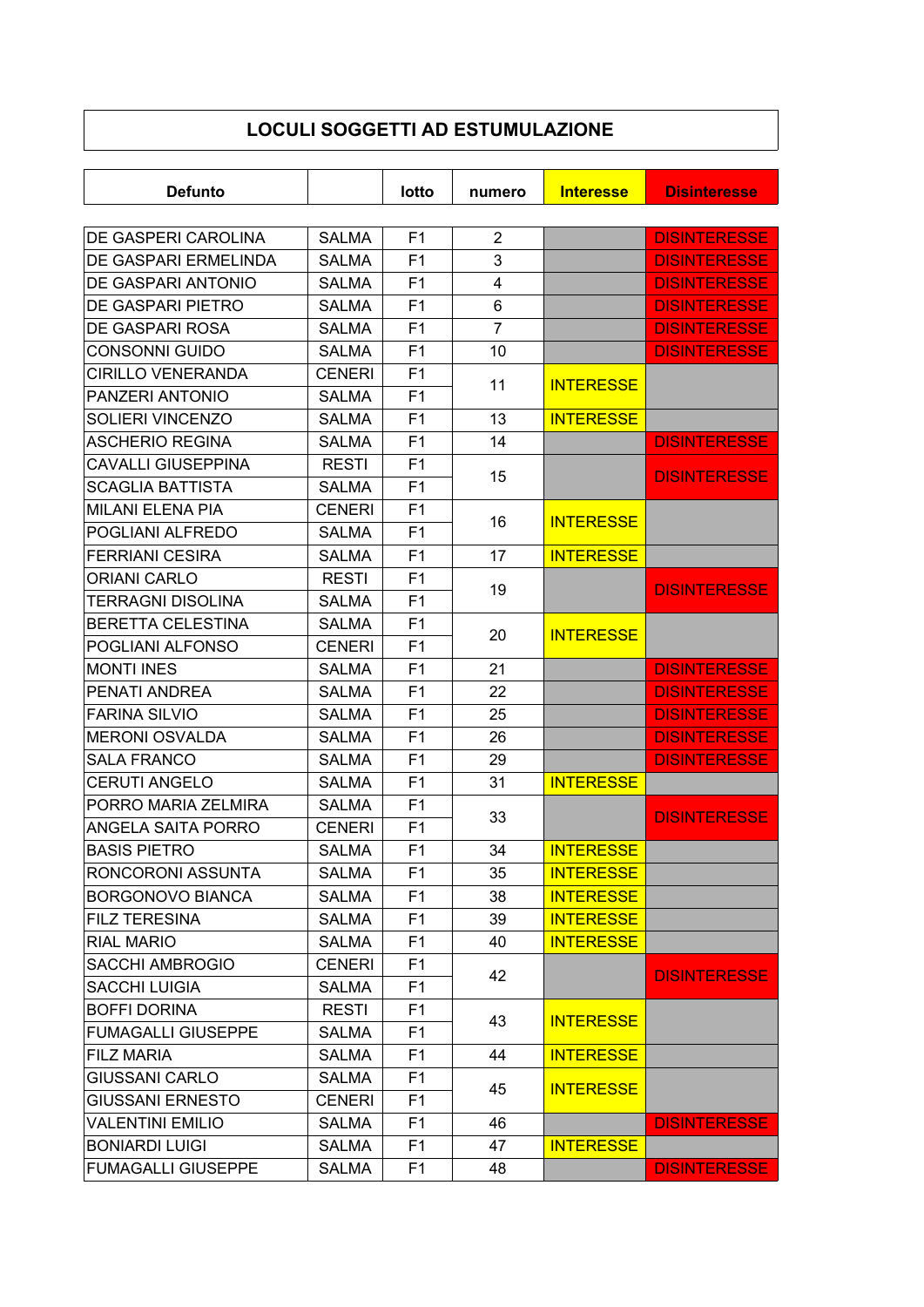| <b>FUMAGALLI PIERINO</b>   | <b>SALMA</b>  | F <sub>1</sub> | 50  |                  | <b>DISINTERESSE</b> |
|----------------------------|---------------|----------------|-----|------------------|---------------------|
| <b>FUMAGALLI CHIARA</b>    | <b>SALMA</b>  | F1             | 51  | <b>INTERESSE</b> |                     |
| <b>FUMAGALLI MARIA</b>     | <b>SALMA</b>  | F <sub>1</sub> | 52  |                  | <b>DISINTERESSE</b> |
| <b>CASAGRANDE MARIA</b>    | <b>SALMA</b>  | F1             | 53  |                  | <b>DISINTERESSE</b> |
| <b>CAZZANIGA ANTONIA</b>   | <b>SALMA</b>  | F <sub>1</sub> | 54  |                  | <b>DISINTERESSE</b> |
| <b>MORANDINI FRANCESCO</b> | <b>SALMA</b>  | F <sub>1</sub> | 55  |                  | <b>DISINTERESSE</b> |
| <b>ROSSI CARLO</b>         | <b>SALMA</b>  | F <sub>1</sub> | 56  |                  | <b>DISINTERESSE</b> |
| <b>VIGANO' LUIGI</b>       | <b>SALMA</b>  | F <sub>1</sub> | 57  |                  | <b>DISINTERESSE</b> |
| <b>NOVA ERNESTA</b>        | <b>SALMA</b>  | F <sub>1</sub> | 59  |                  | <b>DISINTERESSE</b> |
| <b>ROSSI MARCO</b>         | <b>SALMA</b>  | F <sub>1</sub> | 60  |                  | <b>DISINTERESSE</b> |
| <b>CASAGRANDE VITTORIA</b> | <b>CENERI</b> | F <sub>1</sub> |     |                  |                     |
| <b>NEGRI GIUDO</b>         | <b>SALMA</b>  | F <sub>1</sub> | 61  |                  | <b>DISINTERESSE</b> |
| <b>GATTICO OSVALDO</b>     | <b>SALMA</b>  | F <sub>1</sub> | 71  | <b>INTERESSE</b> |                     |
| <b>CATTANEO ANGELA</b>     | <b>RESTI</b>  | F <sub>1</sub> |     |                  |                     |
| <b>MERONI ANNA</b>         | <b>SALMA</b>  | F <sub>1</sub> | 73  | <b>INTERESSE</b> |                     |
| <b>GATTICO SIRO</b>        | <b>RESTI</b>  | F <sub>1</sub> |     |                  |                     |
| PIANTANIDA LUIGIA          | <b>SALMA</b>  | F1             | 75  | <b>INTERESSE</b> |                     |
| <b>GORLA FIORINA</b>       | <b>SALMA</b>  | F1             | 76  | <b>INTERESSE</b> |                     |
| <b>DE AGNOI GIOVANNI</b>   | <b>SALMA</b>  | F <sub>1</sub> | 77  | <b>INTERESSE</b> |                     |
| <b>BIAGI VIRGILIO</b>      | <b>SALMA</b>  | F <sub>1</sub> | 78  | <b>INTERESSE</b> |                     |
| <b>BALDI DANIELA</b>       | <b>CENERI</b> | F <sub>1</sub> |     | <b>INTERESSE</b> |                     |
| <b>BALDI PIERO</b>         | <b>CENERI</b> | F <sub>1</sub> | 79  |                  |                     |
| <b>BIAGI ROSSANA</b>       | <b>SALMA</b>  | F <sub>1</sub> |     |                  |                     |
| <b>MOLTENI GIUSEPPE</b>    | <b>SALMA</b>  | F <sub>1</sub> | 80  | <b>INTERESSE</b> |                     |
| <b>CITTERIO FELICE</b>     | <b>SALMA</b>  | F <sub>1</sub> | 81  | <b>INTERESSE</b> |                     |
| <b>VERGA MARIA</b>         | <b>CENERI</b> | F <sub>1</sub> |     |                  |                     |
| LAZZARINI ANNUNZIATA       | <b>SALMA</b>  | F <sub>1</sub> | 82  | <b>INTERESSE</b> |                     |
| <b>BALSIMELLI EMMA</b>     | <b>SALMA</b>  | F <sub>1</sub> | 83  |                  | <b>DISINTERESSE</b> |
| <b>ANLEBI ANGELO</b>       | <b>SALMA</b>  | F <sub>1</sub> | 84  |                  | <b>DISINTERESSE</b> |
| BORTOLOTTI MADDALENA       | <b>RESTI</b>  | F <sub>1</sub> |     |                  |                     |
| <b>CARCANO ANTONIETTA</b>  | <b>SALMA</b>  | F <sub>1</sub> | 86  | <b>INTERESSE</b> |                     |
| RIVOLTA PIETRO             | SALMA         | F <sub>1</sub> | 87  |                  | <b>DISINTERESSE</b> |
| <b>BONA ROSA</b>           | <b>SALMA</b>  | F <sub>1</sub> | 88  |                  | <b>DISINTERESSE</b> |
| <b>GIORDANI ERNESTO</b>    | <b>RESTI</b>  | F1             |     |                  |                     |
| <b>GARAVAGLIA ERNESTO</b>  | <b>SALMA</b>  | F <sub>1</sub> | 89  |                  | <b>DISINTERESSE</b> |
| <b>BRAMBILLA LUIGI</b>     | <b>SALMA</b>  | F <sub>1</sub> | 90  | <b>INTERESSE</b> |                     |
| CAPELLI MARIA ASSUNTA      | <b>RESTI</b>  | F <sub>1</sub> | 91  |                  | <b>DISINTERESSE</b> |
| LUNGHINI CLAUDIO           | <b>SALMA</b>  | F <sub>1</sub> |     |                  |                     |
| <b>OLDANI AMELIA</b>       | <b>SALMA</b>  | F <sub>1</sub> | 93  |                  | <b>DISINTERESSE</b> |
| <b>LUNGHINI LUIGI</b>      | <b>SALMA</b>  | F <sub>1</sub> | 95  |                  | <b>DISINTERESSE</b> |
| <b>CENEDESE GIUSEPPINA</b> | <b>CENERI</b> | F <sub>1</sub> | 97  | <b>INTERESSE</b> |                     |
| <b>CAMPAGNER ROMOLO</b>    | <b>SALMA</b>  | F1             |     |                  |                     |
| <b>VAIENTI EMILIA</b>      | <b>SALMA</b>  | F1             | 99  | <b>INTERESSE</b> |                     |
| <b>CONSONNI FIORA</b>      | <b>SALMA</b>  | F <sub>1</sub> | 100 |                  | <b>DISINTERESSE</b> |
| <b>FAGANELLO EMMA</b>      | <b>SALMA</b>  | F <sub>1</sub> | 101 | <b>INTERESSE</b> |                     |
| ROSSI OSVALDO              | <b>SALMA</b>  | F <sub>1</sub> | 104 | <b>INTERESSE</b> |                     |
| <b>BERETTA ALMA</b>        | <b>SALMA</b>  | F <sub>1</sub> | 105 |                  | <b>DISINTERESSE</b> |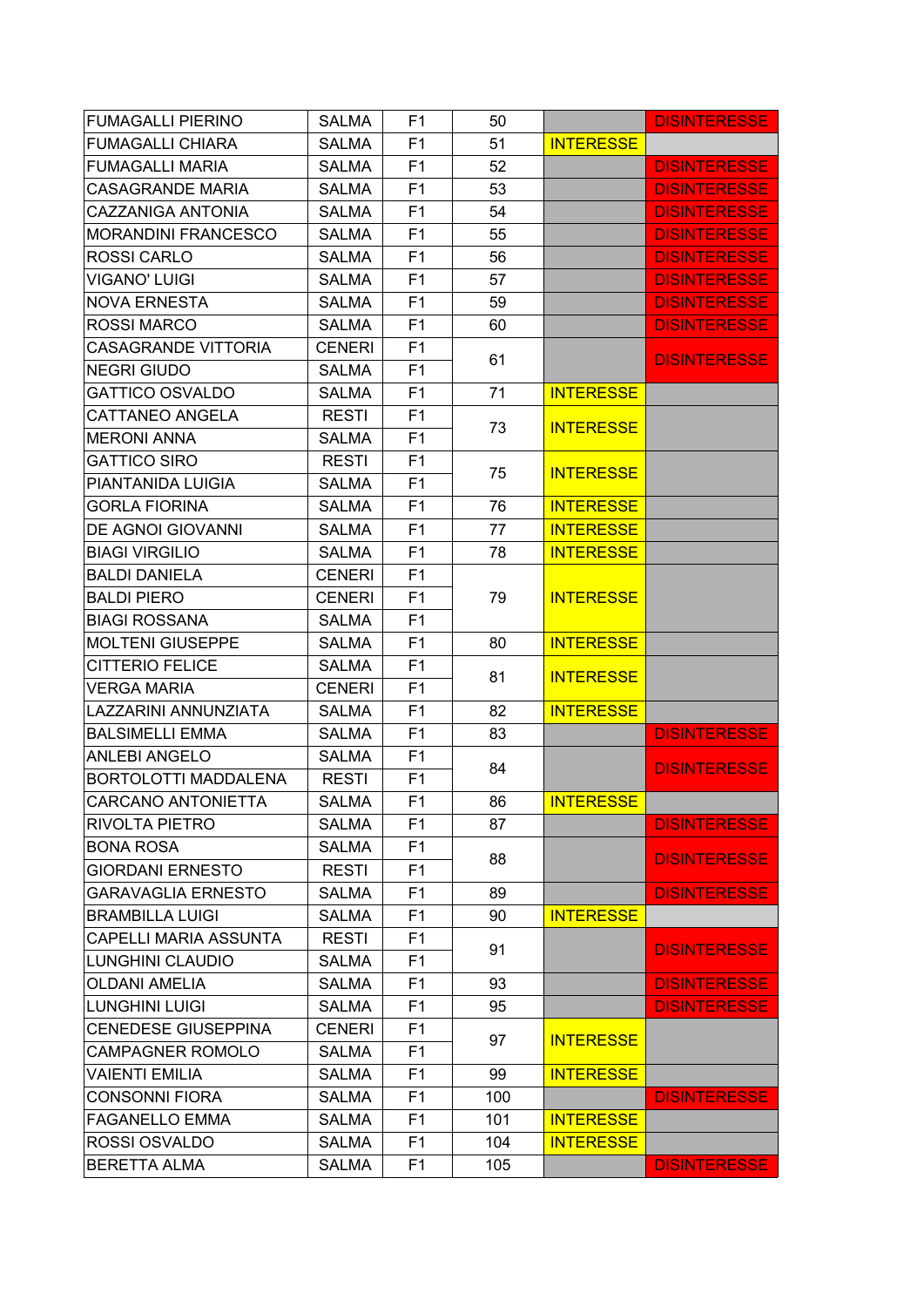| PASSONI GIUSEPPINA          | <b>SALMA</b>  | F1             | 108 | <b>INTERESSE</b> |                     |
|-----------------------------|---------------|----------------|-----|------------------|---------------------|
| <b>MAZZOLA PAOLO</b>        | <b>SALMA</b>  | F1             | 109 |                  | <b>DISINTERESSE</b> |
| <b>BATTIOLI GABRIELE</b>    | <b>SALMA</b>  | F <sub>1</sub> | 110 |                  | <b>DISINTERESSE</b> |
| <b>VILLA GIOVANNI</b>       | <b>SALMA</b>  | F1             | 111 | <b>INTERESSE</b> |                     |
| PISONI GUIDO                | <b>RESTI</b>  | F1             |     |                  |                     |
| <b>LANCINI ANDREA</b>       | <b>CENERI</b> | F1             | 113 |                  | <b>DISINTERESSE</b> |
| <b>VALLENARI ASSUNTA</b>    | <b>SALMA</b>  | F <sub>1</sub> |     |                  |                     |
| POGLIANI ANTONIETTA         | <b>SALMA</b>  | F <sub>1</sub> | 114 |                  | <b>DISINTERESSE</b> |
| <b>CIOCCHINI ANGELA</b>     | <b>SALMA</b>  | F <sub>1</sub> | 115 | <b>INTERESSE</b> |                     |
| <b>SACCO IDA GIUSEPPINA</b> | <b>SALMA</b>  | F1             | 117 | <b>INTERESSE</b> |                     |
| PIATTI RAFFAELE             | <b>SALMA</b>  | F <sub>1</sub> | 119 | <b>INTERESSE</b> |                     |
| <b>MACCARINI SILVIO</b>     | <b>SALMA</b>  | F <sub>1</sub> | 121 | <b>INTERESSE</b> |                     |
| <b>RADAELLI REGINA</b>      | <b>SALMA</b>  | F <sub>1</sub> | 122 | <b>INTERESSE</b> |                     |
| PROVERBIO ANGELO            | <b>SALMA</b>  | F <sub>1</sub> | 123 |                  | <b>DISINTERESSE</b> |
| <b>VILLA FERNANDO</b>       | <b>SALMA</b>  | F <sub>1</sub> | 126 | <b>INTERESSE</b> |                     |
| <b>BATTISTI ALBINA</b>      | <b>SALMA</b>  | F <sub>1</sub> | 127 |                  | <b>DISINTERESSE</b> |
| <b>CALLONI CARLO</b>        | <b>SALMA</b>  | F1             | 128 |                  | <b>DISINTERESSE</b> |
| <b>GALLI ANTONIO</b>        | <b>SALMA</b>  | F1             | 129 |                  | <b>DISINTERESSE</b> |
| <b>MONZARDO GIOVANNI</b>    | <b>SALMA</b>  | F <sub>1</sub> | 135 | <b>INTERESSE</b> |                     |
| <b>FALCETTI ENNIO</b>       | <b>SALMA</b>  | F1             |     |                  |                     |
| <b>FALCETTI GIUSTINA</b>    | <b>CENERI</b> | F1             | 137 |                  | <b>DISINTERESSE</b> |
| PEDROTTI ELISA              | <b>CENERI</b> | F <sub>1</sub> |     |                  |                     |
| <b>BARESI ETTORE</b>        | <b>CENERI</b> | F <sub>1</sub> |     |                  |                     |
| CARBONOLI ANGELICA          | <b>CENERI</b> | F <sub>1</sub> |     |                  |                     |
| <b>CARBONOLI CARLO</b>      | <b>RESTI</b>  | F1             | 142 |                  | <b>DISINTERESSE</b> |
| <b>SCOTTI GIUSEPPINA</b>    | <b>SALMA</b>  | F <sub>1</sub> |     |                  |                     |
| <b>MARCONI MARIA</b>        | <b>SALMA</b>  | F <sub>1</sub> | 144 |                  | <b>DISINTERESSE</b> |
| <b>TAIE' LUIGI</b>          | <b>SALMA</b>  | F <sub>1</sub> | 145 |                  | <b>DISINTERESSE</b> |
| <b>TONOLLI LUCIANO</b>      | <b>SALMA</b>  | F <sub>1</sub> | 146 |                  | <b>DISINTERESSE</b> |
| DE FILIPPO IMMACOLATA       | <b>SALMA</b>  | F1             |     |                  |                     |
| <b>GIUSSANI GIUSEPPE</b>    | <b>RESTI</b>  | F <sub>1</sub> | 147 |                  | <b>DISINTERESSE</b> |
| <b>CAVENAGHI GIUSEPPINA</b> | SALMA         | F <sub>1</sub> | 148 |                  | <b>DISINTERESSE</b> |
| <b>LODI CARLO</b>           | <b>SALMA</b>  | F <sub>1</sub> | 150 |                  | <b>DISINTERESSE</b> |
| <b>ARALDI MARIA</b>         | <b>SALMA</b>  | F <sub>1</sub> | 151 |                  | <b>DISINTERESSE</b> |
| <b>CERNUSCHI ANGELO</b>     | <b>SALMA</b>  | F <sub>1</sub> | 152 |                  | <b>DISINTERESSE</b> |
| <b>LUCCA VIRGINIA</b>       | <b>SALMA</b>  | F <sub>1</sub> | 153 |                  | <b>DISINTERESSE</b> |
| <b>CARNELLI GIUSEPPE</b>    | <b>SALMA</b>  | F <sub>1</sub> | 154 |                  | <b>DISINTERESSE</b> |
| <b>CIMMINO LUCIANO</b>      | <b>SALMA</b>  | F1             | 155 |                  | <b>DISINTERESSE</b> |
| <b>SOLANO BENEDETTO</b>     | <b>SALMA</b>  | F <sub>1</sub> | 157 |                  | <b>DISINTERESSE</b> |
| <b>VOLPI CRISTINA</b>       | <b>SALMA</b>  | F <sub>1</sub> | 158 |                  | <b>DISINTERESSE</b> |
| STREPPAROLA GIUSEPPE        | <b>SALMA</b>  | F <sub>1</sub> | 159 | <b>INTERESSE</b> |                     |
| <b>SALA LUIGIA</b>          | <b>SALMA</b>  | F1             | 160 | <b>INTERESSE</b> |                     |
| <b>VENTO MARIA</b>          | <b>SALMA</b>  | F1             | 161 |                  | <b>DISINTERESSE</b> |
| OLIVA ANSELMO               | <b>SALMA</b>  | F <sub>1</sub> | 164 | <b>INTERESSE</b> |                     |
| <b>CIPOLLA ENRICO</b>       | <b>SALMA</b>  | F <sub>1</sub> | 166 |                  | <b>DISINTERESSE</b> |
| LORENZONI ALBINA            | <b>SALMA</b>  | F <sub>1</sub> |     |                  |                     |
| <b>ZANONI ANTONIO</b>       | <b>RESTI</b>  | F <sub>1</sub> | 168 | <b>INTERESSE</b> |                     |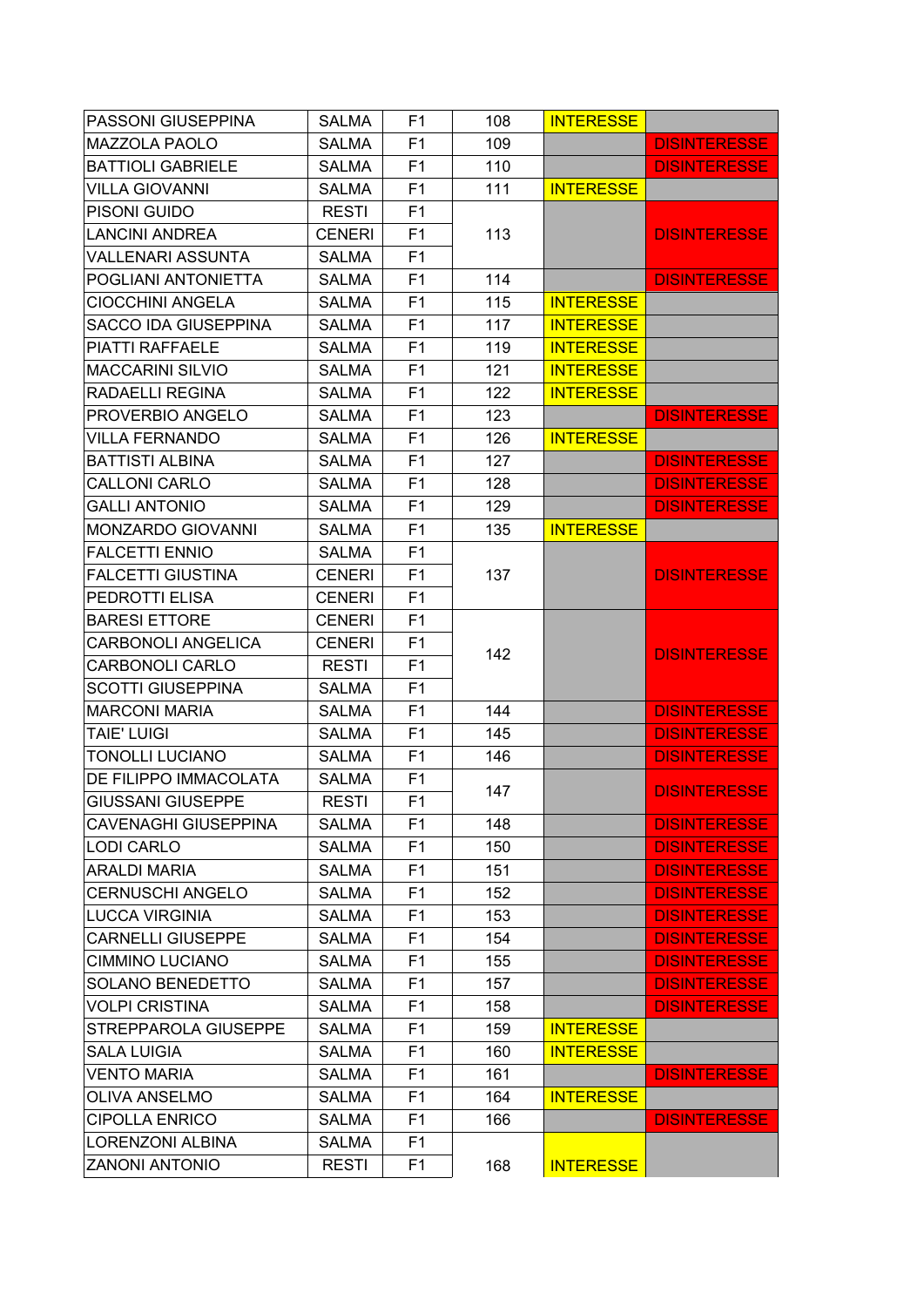| <b>ZANONI OLIVA</b>         | <b>CENERI</b> | F1             |     |                  |                     |
|-----------------------------|---------------|----------------|-----|------------------|---------------------|
| <b>GERVASI GIUSEPPA</b>     | <b>SALMA</b>  | F1             | 172 | <b>INTERESSE</b> |                     |
| <b>LETTIERI UMBERTO</b>     | <b>SALMA</b>  | F <sub>1</sub> | 176 | <b>INTERESSE</b> |                     |
| <b>TARGATO ATTILIO</b>      | <b>SALMA</b>  | F1             | 177 | <b>INTERESSE</b> |                     |
| <b>ORIGO GIUSEPPINA</b>     | <b>SALMA</b>  | F <sub>1</sub> | 178 | <b>INTERESSE</b> |                     |
| <b>FALANGA MARIA</b>        | <b>SALMA</b>  | F <sub>1</sub> | 180 | <b>INTERESSE</b> |                     |
| <b>GROSSINI FRANCO</b>      | <b>SALMA</b>  | F <sub>1</sub> | 183 | <b>INTERESSE</b> |                     |
| <b>BOSONI ANNA</b>          | SALMA         | F <sub>1</sub> | 184 |                  | <b>DISINTERESSE</b> |
| <b>ORESTE ANGELA</b>        | <b>SALMA</b>  | F <sub>1</sub> | 187 | <b>INTERESSE</b> |                     |
| <b>CULTRERA CONCETTA</b>    | SALMA         | F <sub>1</sub> | 188 |                  | <b>DISINTERESSE</b> |
| <b>VENTURINI AUGUSTO</b>    | <b>SALMA</b>  | F <sub>1</sub> | 191 | <b>INTERESSE</b> |                     |
| <b>BRASCA ANGELA</b>        | <b>SALMA</b>  | F <sub>1</sub> | 195 | <b>INTERESSE</b> |                     |
| <b>ARISI GIUSEPPE</b>       | SALMA         | F <sub>1</sub> | 198 |                  | <b>DISINTERESSE</b> |
| <b>BENAGLIA GIULIO</b>      | <b>SALMA</b>  | F <sub>1</sub> |     |                  |                     |
| <b>BENAGLIA IOLANDA</b>     | <b>CENERI</b> | F <sub>1</sub> | 199 | <b>INTERESSE</b> |                     |
| <b>BANCORA MARIA</b>        | <b>SALMA</b>  | F <sub>1</sub> | 200 |                  | <b>DISINTERESSE</b> |
| <b>SCILLETTA CARMELO</b>    | <b>SALMA</b>  | F <sub>1</sub> |     |                  |                     |
| <b>SCILLETTA VITA</b>       | <b>CENERI</b> | F1             | 201 | <b>INTERESSE</b> |                     |
| <b>BIANCHESSI AGOSTINO</b>  | <b>SALMA</b>  | F <sub>1</sub> |     |                  |                     |
| <b>GALLONI GUGLIELMO</b>    | <b>CENERI</b> | F <sub>1</sub> | 202 |                  | <b>DISINTERESSE</b> |
| ZANIBONI ALESSANDRINA       | <b>CENERI</b> | F <sub>1</sub> |     |                  |                     |
| <b>NOBILE RINA</b>          | <b>CENERI</b> | F <sub>1</sub> |     |                  |                     |
| <b>TAGLIANI MARIA</b>       | <b>RESTI</b>  | F <sub>1</sub> | 203 |                  | <b>DISINTERESSE</b> |
| AMBROSIO SPERANZA           | <b>SALMA</b>  | F <sub>1</sub> |     |                  |                     |
| AMBROSIO FRANCESCO          | <b>CENERI</b> | F <sub>1</sub> | 205 | <b>INTERESSE</b> |                     |
| <b>LOCATELLI CARMELA</b>    | <b>SALMA</b>  | F1             |     |                  |                     |
| <b>GIPPONI FILIPPO</b>      | <b>RESTI</b>  | F <sub>1</sub> | 207 |                  | <b>DISINTERESSE</b> |
| <b>BONIARDI FRANCESCO</b>   | <b>SALMA</b>  | F1             |     |                  |                     |
| <b>BONIARDI LUIGIA</b>      | <b>CENERI</b> | F <sub>1</sub> | 211 | <b>INTERESSE</b> |                     |
| <b>MANTICA ERSILIA</b>      | <b>SALMA</b>  | F <sub>1</sub> | 212 |                  | <b>DISINTERESSE</b> |
| <b>COLOMBO ANTONIA</b>      | <b>SALMA</b>  | F <sub>1</sub> |     |                  |                     |
| PIROVANI SERGIO             | <b>CENERI</b> | F <sub>1</sub> | 214 | <b>INTERESSE</b> |                     |
| CATTANEO ANTONIA            | <b>SALMA</b>  | F1             | 215 | <b>INTERESSE</b> |                     |
| <b>CARCANO RINALDO</b>      | <b>SALMA</b>  | F <sub>1</sub> | 217 |                  | <b>DISINTERESSE</b> |
| <b>FUMAGALLI ALESSANDRO</b> | <b>SALMA</b>  | F <sub>1</sub> | 218 | <b>INTERESSE</b> |                     |
| <b>GENNARI ERNESTO</b>      | <b>SALMA</b>  | F <sub>1</sub> | 220 |                  | <b>DISINTERESSE</b> |
| <b>BRIOSCHI CAROLINA</b>    | <b>SALMA</b>  | F <sub>1</sub> | 221 |                  | <b>DISINTERESSE</b> |
| <b>MERATI ENRICO</b>        | <b>SALMA</b>  | F <sub>1</sub> | 225 |                  | <b>DISINTERESSE</b> |
| POZZA RACHELE MARIA         | <b>CENERI</b> | F <sub>1</sub> | 229 |                  | <b>DISINTERESSE</b> |
| <b>BONSIGNORI BRUNO</b>     | <b>SALMA</b>  | F <sub>1</sub> | 232 | <b>INTERESSE</b> |                     |
| <b>FRATINI EZIO</b>         | <b>SALMA</b>  | F <sub>1</sub> | 234 | <b>INTERESSE</b> |                     |
| <b>BONIARDI MARCELLINA</b>  | <b>SALMA</b>  | F <sub>1</sub> | 235 | <b>INTERESSE</b> |                     |
| <b>COLOMBO PIERINO</b>      | <b>SALMA</b>  | F1             | 236 |                  | <b>DISINTERESSE</b> |
| <b>NOVA PIERO</b>           | <b>SALMA</b>  | F <sub>1</sub> | 238 | <b>INTERESSE</b> |                     |
| <b>MONTI ANGELO</b>         | <b>SALMA</b>  | F <sub>1</sub> | 239 | <b>INTERESSE</b> |                     |
| <b>SPOTTI GIOVANNI</b>      | <b>SALMA</b>  | F <sub>1</sub> |     |                  |                     |
| <b>BETTEGAZZI ELISA</b>     | <b>RESTI</b>  | F <sub>1</sub> | 241 |                  | <b>DISINTERESSE</b> |